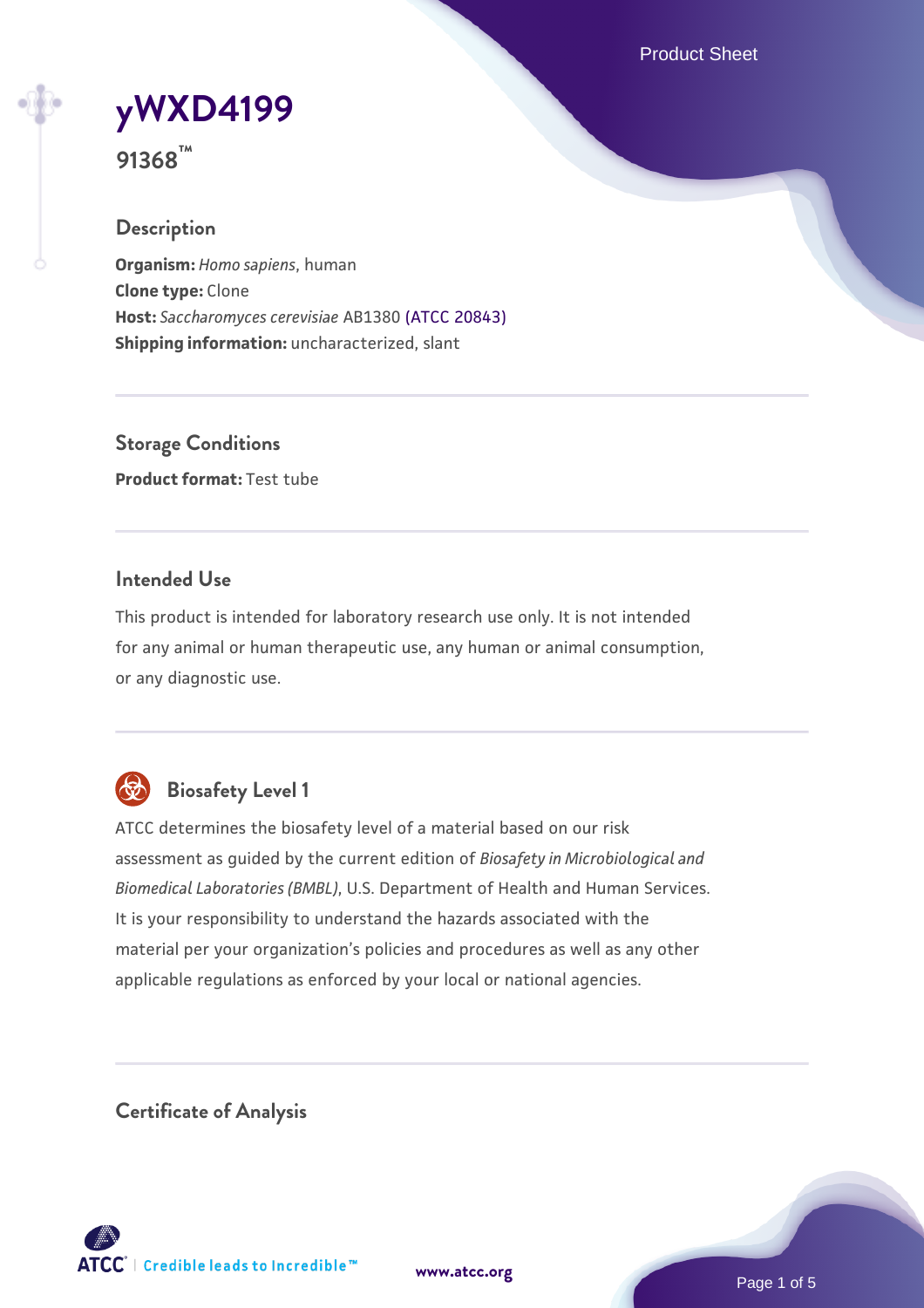# **[yWXD4199](https://www.atcc.org/products/91368)** Product Sheet **91368**

For batch-specific test results, refer to the applicable certificate of analysis that can be found at www.atcc.org.

# **Insert Information**

**Type of DNA:** genomic **Genome:** Homo sapiens **Chromosome:** X X pter-q27.3 **Gene name:** DNA Segment, single copy **Gene product:** DNA Segment, single copy [DXS2695] **Gene symbol:** DXS2695 **Contains complete coding sequence:** Unknown **Insert end:** EcoRI

# **Vector Information**

**Construct size (kb):** 150.0 **Intact vector size:** 11.454 **Vector name:** pYAC4 **Type of vector:** YAC **Host range:** *Saccharomyces cerevisiae*; *Escherichia coli* **Vector information:** other: telomere, 3548-4235 other: telomere, 6012-6699 Cross references: DNA Seq. Acc.: U01086 **Cloning sites:** EcoRI **Markers:** SUP4; HIS3; ampR; URA3; TRP1 **Replicon:** pMB1, 7186-7186; ARS1, 9632-10376

# **Growth Conditions**

**Medium:** 



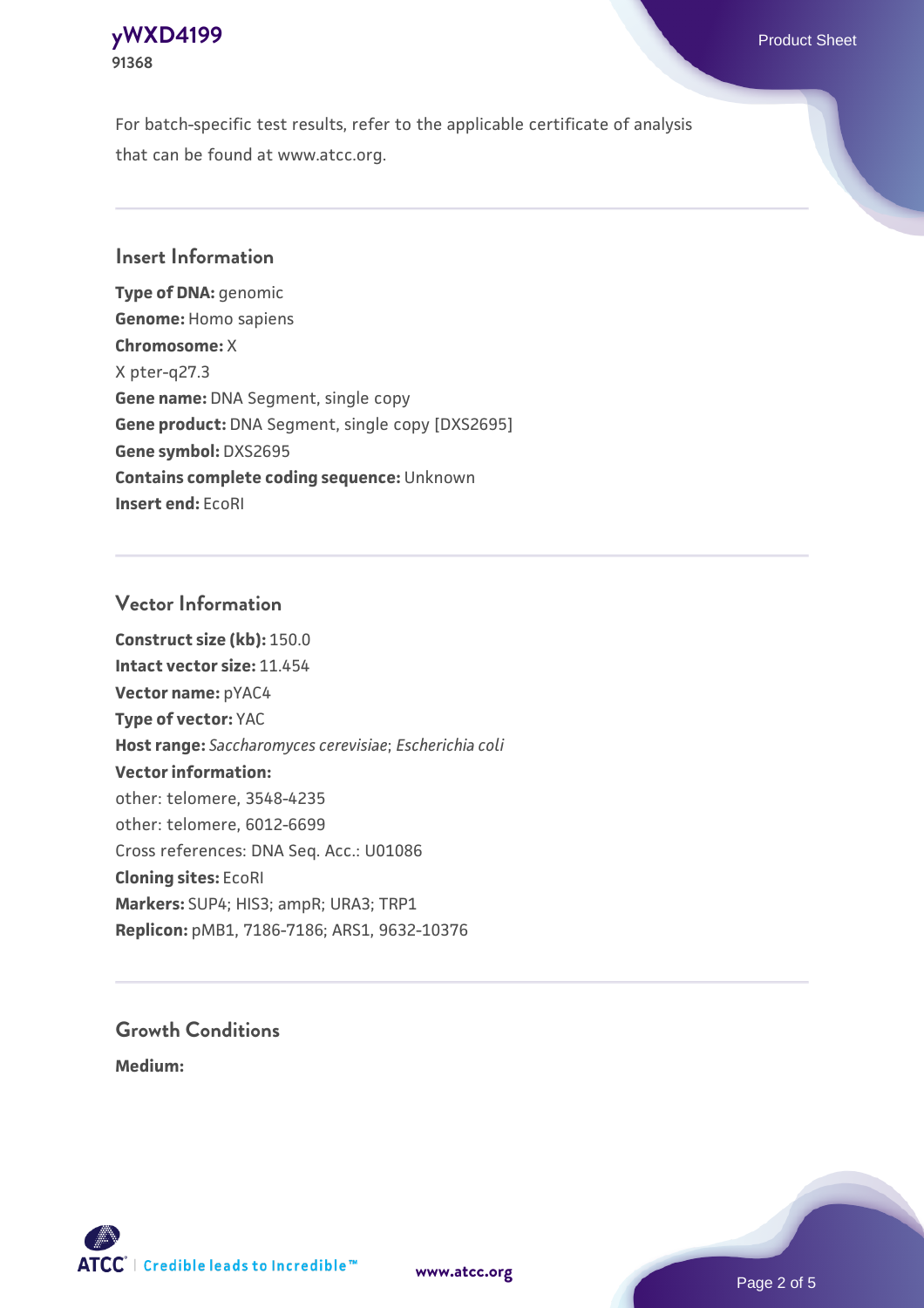**[yWXD4199](https://www.atcc.org/products/91368)** Product Sheet **91368**

[ATCC Medium 1245: YEPD](https://www.atcc.org/-/media/product-assets/documents/microbial-media-formulations/1/2/4/5/atcc-medium-1245.pdf?rev=705ca55d1b6f490a808a965d5c072196) **Temperature:** 30°C

#### **Notes**

More information may be available from ATCC (http://www.atcc.org or 703- 365-2620).

# **Material Citation**

If use of this material results in a scientific publication, please cite the material in the following manner: yWXD4199 (ATCC 91368)

# **References**

References and other information relating to this material are available at www.atcc.org.

### **Warranty**

The product is provided 'AS IS' and the viability of ATCC® products is warranted for 30 days from the date of shipment, provided that the customer has stored and handled the product according to the information included on the product information sheet, website, and Certificate of Analysis. For living cultures, ATCC lists the media formulation and reagents that have been found to be effective for the product. While other unspecified media and reagents may also produce satisfactory results, a change in the ATCC and/or depositor-recommended protocols may affect the recovery, growth, and/or function of the product. If an alternative medium formulation or reagent is used, the ATCC warranty for viability is no longer



**[www.atcc.org](http://www.atcc.org)**

Page 3 of 5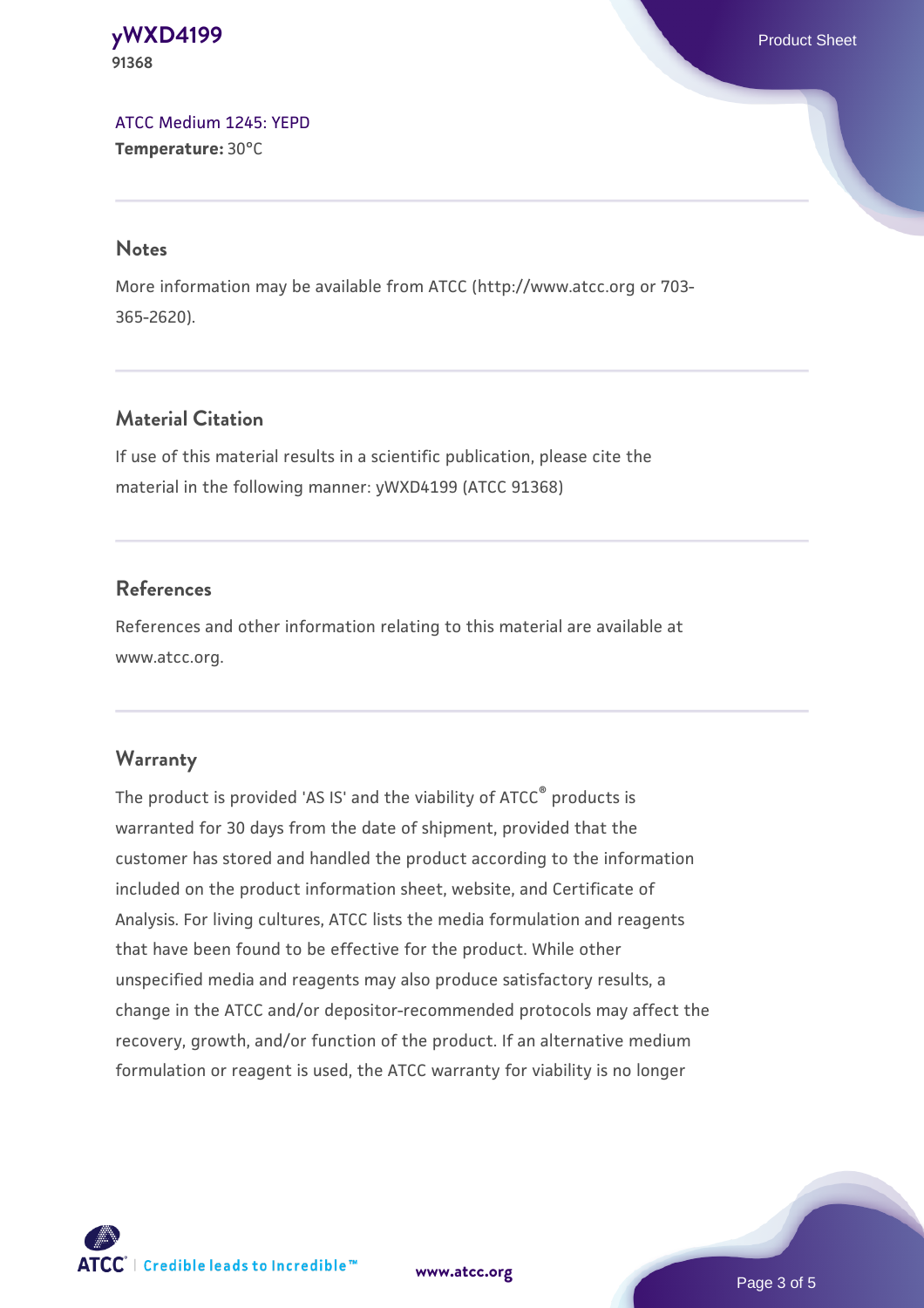**[yWXD4199](https://www.atcc.org/products/91368)** Product Sheet **91368**

valid. Except as expressly set forth herein, no other warranties of any kind are provided, express or implied, including, but not limited to, any implied warranties of merchantability, fitness for a particular purpose, manufacture according to cGMP standards, typicality, safety, accuracy, and/or noninfringement.

#### **Disclaimers**

This product is intended for laboratory research use only. It is not intended for any animal or human therapeutic use, any human or animal consumption, or any diagnostic use. Any proposed commercial use is prohibited without a license from ATCC.

While ATCC uses reasonable efforts to include accurate and up-to-date information on this product sheet, ATCC makes no warranties or representations as to its accuracy. Citations from scientific literature and patents are provided for informational purposes only. ATCC does not warrant that such information has been confirmed to be accurate or complete and the customer bears the sole responsibility of confirming the accuracy and completeness of any such information.

This product is sent on the condition that the customer is responsible for and assumes all risk and responsibility in connection with the receipt, handling, storage, disposal, and use of the ATCC product including without limitation taking all appropriate safety and handling precautions to minimize health or environmental risk. As a condition of receiving the material, the customer agrees that any activity undertaken with the ATCC product and any progeny or modifications will be conducted in compliance with all applicable laws, regulations, and guidelines. This product is provided 'AS IS' with no representations or warranties whatsoever except as expressly set forth herein and in no event shall ATCC, its parents, subsidiaries, directors, officers, agents, employees, assigns, successors, and affiliates be liable for indirect, special, incidental, or consequential damages of any kind in connection with or arising out of the customer's use of the product. While reasonable effort is made to ensure authenticity and reliability of materials on deposit, ATCC is not liable for damages arising from the misidentification or



**[www.atcc.org](http://www.atcc.org)**

Page 4 of 5